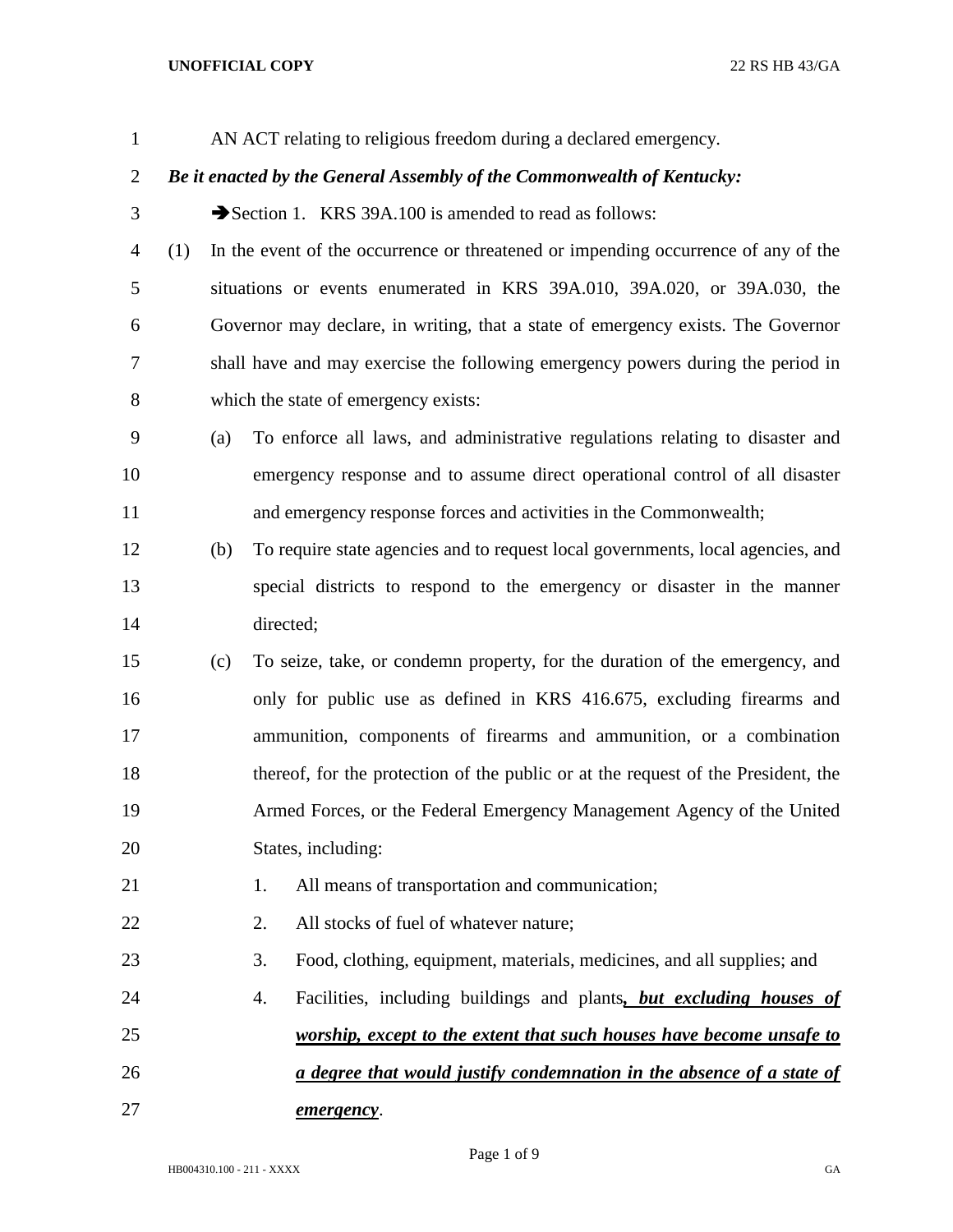- Compensation for property seized, taken, or condemned under this paragraph shall be determined using the process in KRS 416.540 to 416.670 to determine value;
- (d) To sell, lend, give, or distribute any of the property under paragraph (c) of this subsection among the inhabitants of the Commonwealth and to account to the State Treasurer for any funds received for the property;
- (e) To make compensation for the property seized, taken, or condemned under paragraph (c) of this subsection;
- (f) To exclude all nonessential, unauthorized, disruptive, or otherwise uncooperative personnel from the scene of the emergency, and to command 11 those persons or groups assembled at the scene to disperse. A person who refuses to leave an area in which a written order of evacuation has been issued in accordance with a written declaration of emergency or a disaster may be forcibly removed to a place of safety or shelter, or may, if this is resisted, be arrested by a peace officer. Forcible removal or arrest shall not be exercised as options until all reasonable efforts for voluntary compliance have been exhausted;
- (g) To declare curfews and establish their limits;
- (h) To prohibit or limit the sale or consumption of goods, in the event of a shortage of goods, excluding firearms and ammunition, components of firearms and ammunition, or a combination thereof, or commodities for the duration of the emergency;
- (i) To grant emergency authority to pharmacists pursuant to KRS 315.500, for the duration of the emergency;
- (j) To request any assistance from agencies of the United States as necessary and appropriate to meet the needs of the people of the Commonwealth;
- (k) Upon the recommendation of the Secretary of State, to declare by executive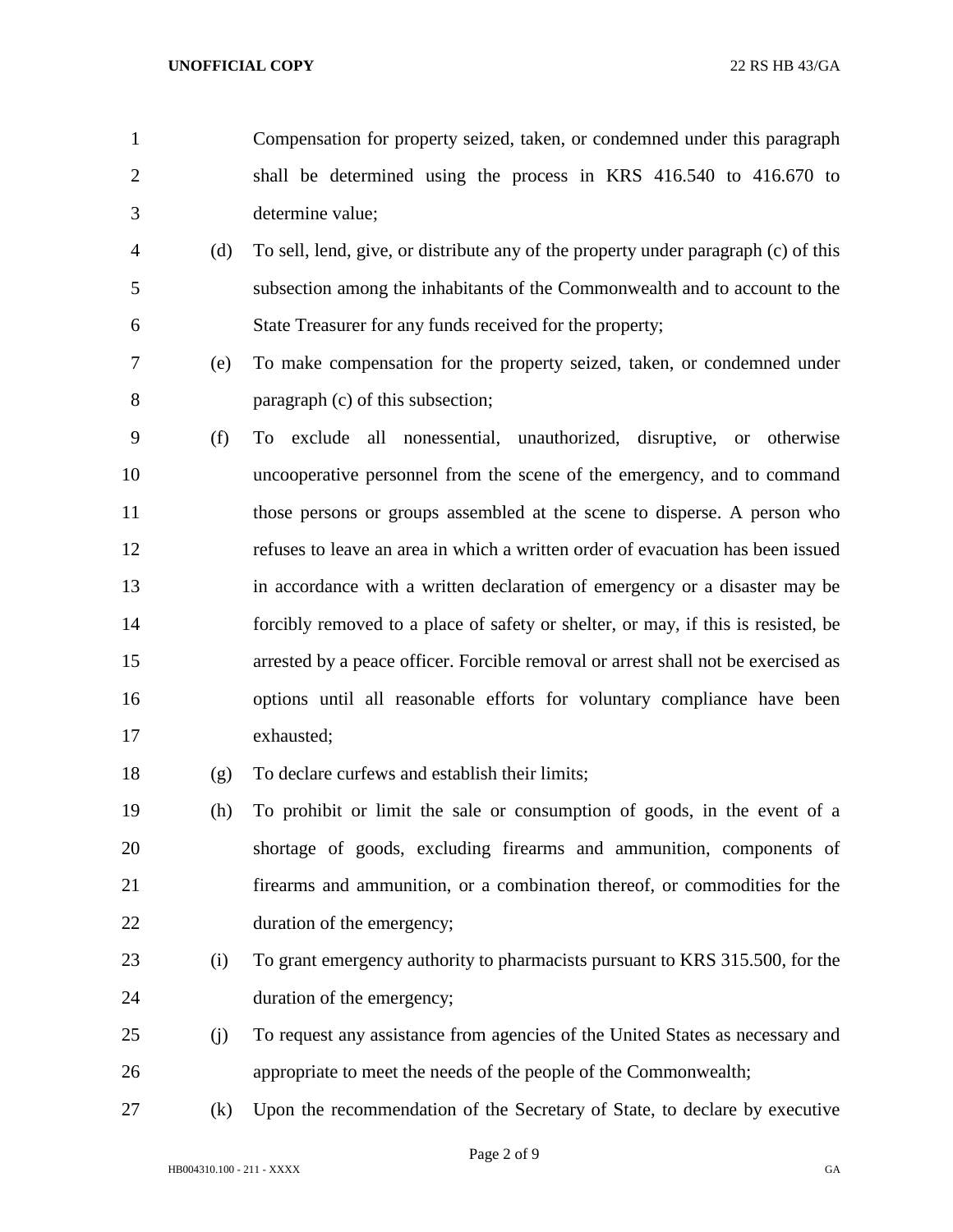| $\mathbf{1}$   |     | order a different time or place for holding elections in an election area for           |
|----------------|-----|-----------------------------------------------------------------------------------------|
| $\overline{2}$ |     | which a state of emergency has been declared for part or all of the election            |
| 3              |     | area. The election shall be held within thirty-five (35) days from the date of          |
| $\overline{4}$ |     | the suspended or delayed election. The executive order shall remain in effect           |
| 5              |     | until the date of the suspended or delayed election regardless of the time              |
| 6              |     | limitations in KRS 39A.090 and shall not be changed except by action of the             |
| 7              |     | General Assembly. The State Board of Elections shall establish procedures for           |
| 8              |     | election officials to follow. Any procedures established under this paragraph           |
| 9              |     | shall be subject to the approval of the Secretary of State and the Governor by          |
| 10             |     | respective executive orders; and                                                        |
| 11             |     | (1)<br>Except as prohibited by this section or other law, to take action necessary to   |
| 12             |     | execute those powers enumerated in paragraphs (a) to $(k)$ of this subsection.          |
| 13             | (2) | Within thirty (30) days of a declared emergency, and every thirty (30) days             |
| 14             |     | thereafter, the Governor shall report to the General Assembly, if in session, or to the |
| 15             |     | Legislative Research Commission if the General Assembly is not in session, on a         |
| 16             |     | form provided by the Commission detailing:                                              |
| 17             |     | All expenditures relating to contracts issued during the emergency under KRS<br>(a)     |
| 18             |     | 45A.085 or 45A.095, or under any provision for which a state agency does not            |
| 19             |     | solicit bids or proposals for a contract; and                                           |
| 20             |     | All revenues received from the federal government in response to the declared<br>(b)    |
| 21             |     | emergency, any expenditures or expenditure plan for the federal funds by                |
| 22             |     | federal program, the state agency or program that was allocated the federal             |
| 23             |     | funds, and any state fund expenditures required to match the federal funds.             |
| 24             | (3) | In the event of the occurrence or threatened or impending occurrence of any of the      |
| 25             |     | situations or events contemplated by KRS 39A.010, 39A.020, or 39A.030, which in         |
| 26             |     | the judgment of a local chief executive officer is of such severity or complexity as    |
| 27             |     | to require the exercise of extraordinary emergency measures, the county                 |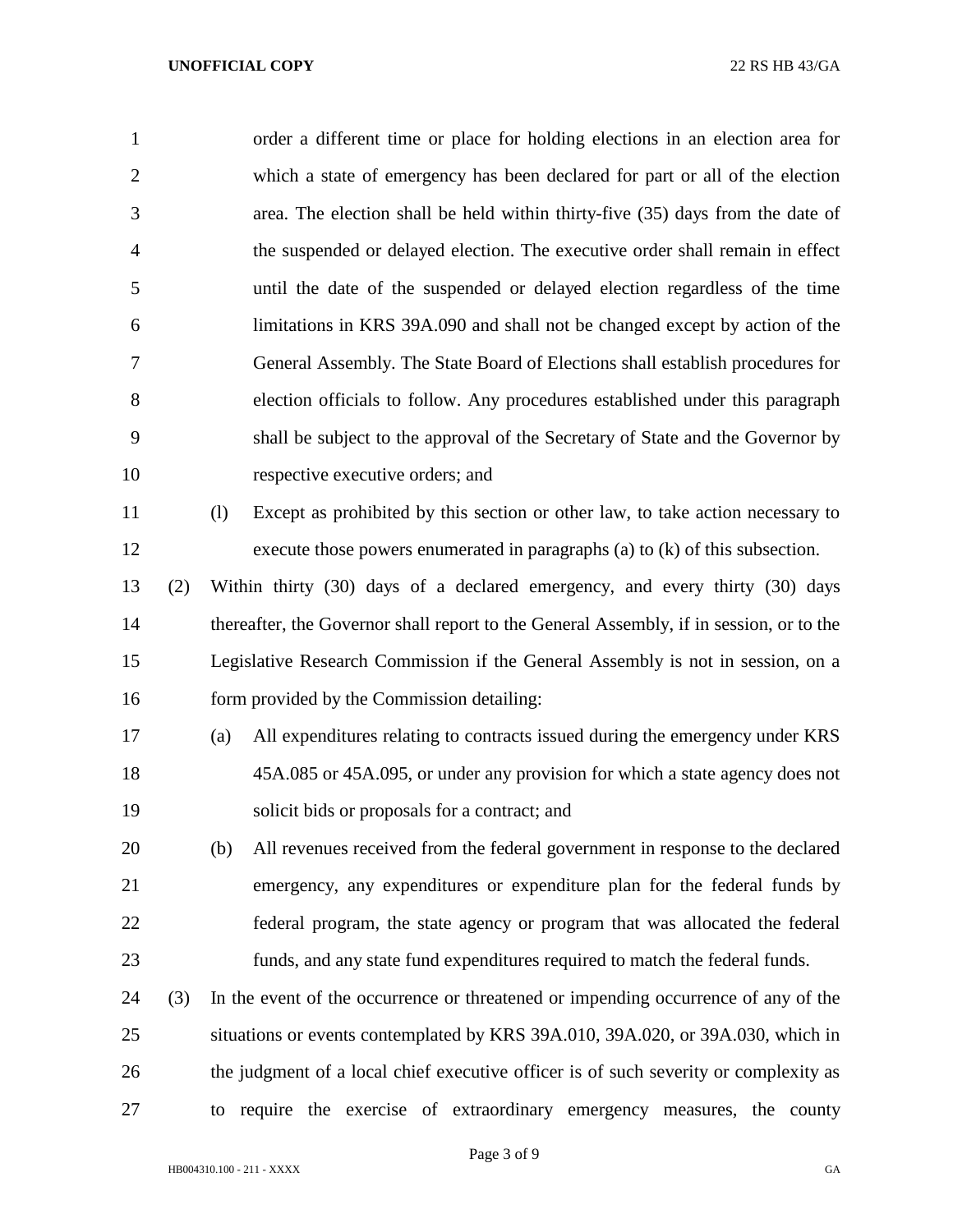## **UNOFFICIAL COPY** 22 RS HB 43/GA

 judge/executive of a county other than an urban-county government, or mayor of a city or urban-county government, or chief executive of other local governments or their designees as provided by ordinance of the affected county, city, or urban- county may declare in writing that a state of emergency exists, and thereafter, subject to any orders of the Governor, shall have and may exercise for the period as the state of emergency exists or continues, the following emergency powers:

- (a) To enforce all laws and administrative regulations relating to disaster and emergency response and to direct all local disaster and emergency response forces and operations in the affected county, city, urban-county, or charter county;
- (b) To exclude all nonessential, unauthorized, disruptive, or uncooperative personnel from the scene of the emergency, and to command persons or groups of persons at the scene to disperse. A person who refuses to leave an area in which a written order of evacuation has been issued in accordance with a written declaration of emergency or a disaster may be forcibly removed to a place of safety or shelter, or may, if this is resisted, be arrested by a peace officer. Forcible removal or arrest shall not be exercised as options until all reasonable efforts for voluntary compliance have been exhausted;
- (c) To declare curfews and establish their limits;
- (d) To order immediate purchase or rental of, contract for, or otherwise procure, without regard to procurement codes or budget requirements, the goods and services essential for protection of public health and safety or to maintain or to restore essential public services; and
- (e) To request emergency assistance from any local government or special district and, through the Governor, to request emergency assistance from any state agency and to initiate requests for federal assistance as are necessary for protection of public health and safety or for continuation of essential public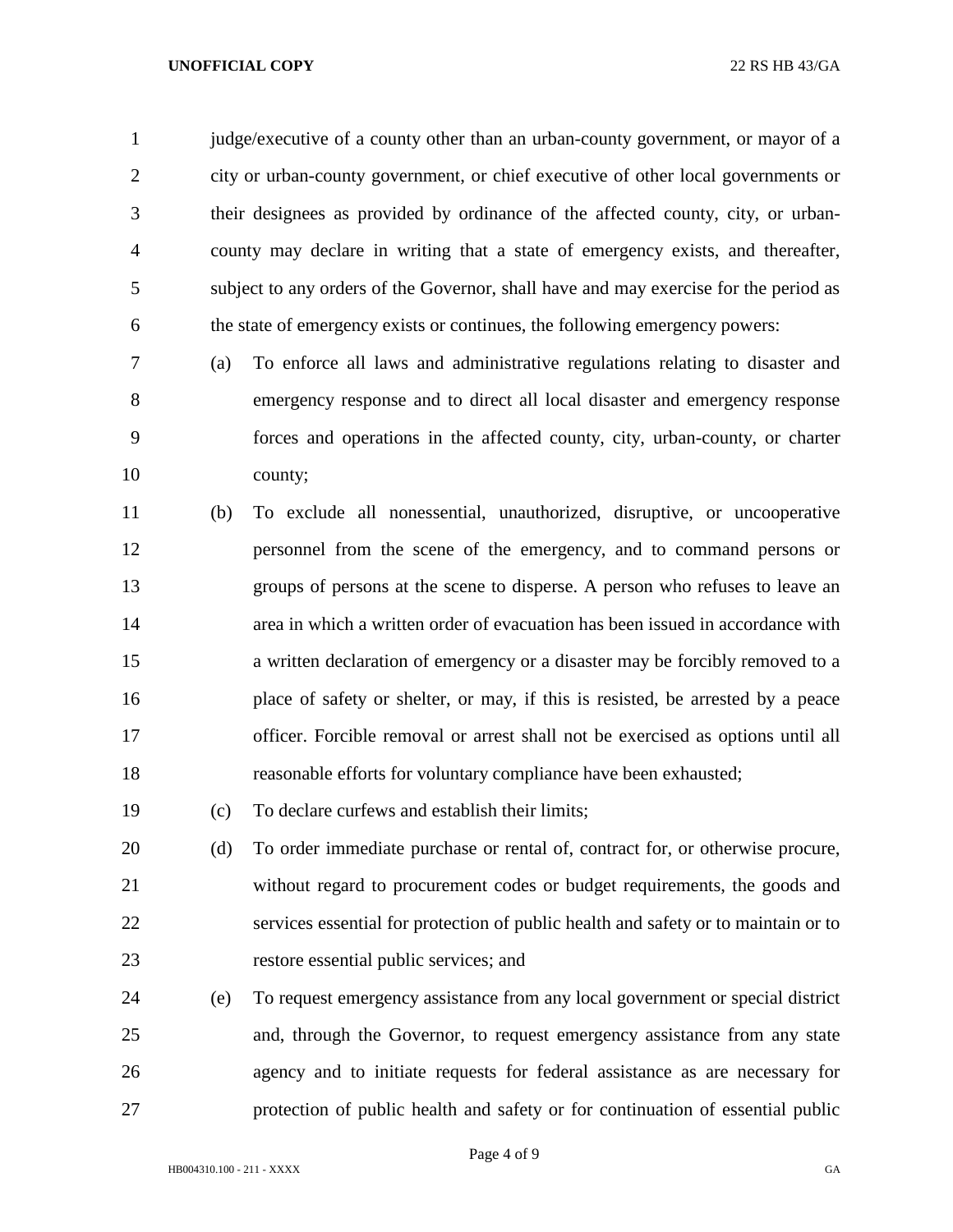| $\mathbf{1}$ |     |     | services.                                                                          |
|--------------|-----|-----|------------------------------------------------------------------------------------|
| 2            | (4) |     | Nothing in this section shall be construed to allow any governmental entity to     |
| 3            |     |     | impose additional restrictions on:                                                 |
| 4            |     | (a) | The lawful possession, transfer, sale, transport, carrying, storage, display, or   |
| 5            |     |     | use of firearms and ammunition or components of firearms and ammunition;           |
| 6            |     | (b) | The right of the people to exercise free speech, freedom of the press, to          |
| 7            |     |     | petition their government for redress of injuries, or to peaceably assemble; or    |
| 8            |     | (c) | The right of the people to worship, worship in person, or to act or refuse to act  |
| 9            |     |     | in a manner motivated by a sincerely held religious belief.                        |
| 10           | (5) |     | Nothing in this section shall be construed to allow any governmental entity to     |
| 11           |     |     | impose restrictions on the right of the people to:                                 |
| 12           |     | (a) | Peaceably assemble; or                                                             |
| 13           |     | (b) | Worship, worship in person, or to act or refuse to act in a manner motivated       |
| 14           |     |     | by a sincerely held religious belief.                                              |
| 15           | (6) | (a) | A governmental entity shall not prohibit or restrict a religious organization      |
| 16           |     |     | from operating or engaging in religious services during a declared                 |
| 17           |     |     | emergency to the same or any greater extent than other organizations or            |
| 18           |     |     | businesses that provide essential services necessary and vital to the health       |
| 19           |     |     | and welfare of the public are prohibited or restricted.                            |
| 20           |     | (b) | <b>Paragraph</b> (a) of this subsection shall not prohibit the Governor from       |
| 21           |     |     | <i>requiring religious organizations to comply with neutral health, safety, or</i> |
| 22           |     |     | occupancy requirements that are applicable to all organizations and                |
| 23           |     |     | businesses that provide essential services. However, no health, safety, or         |
| 24           |     |     | occupancy requirement may impose a substantial burden on a religious               |
| 25           |     |     | <u>organization or its services unless applying the burden to the religion or</u>  |
| 26           |     |     | religious service in the particular instance is essential to further a             |
| 27           |     |     | compelling governmental interest and is the least restrictive means of             |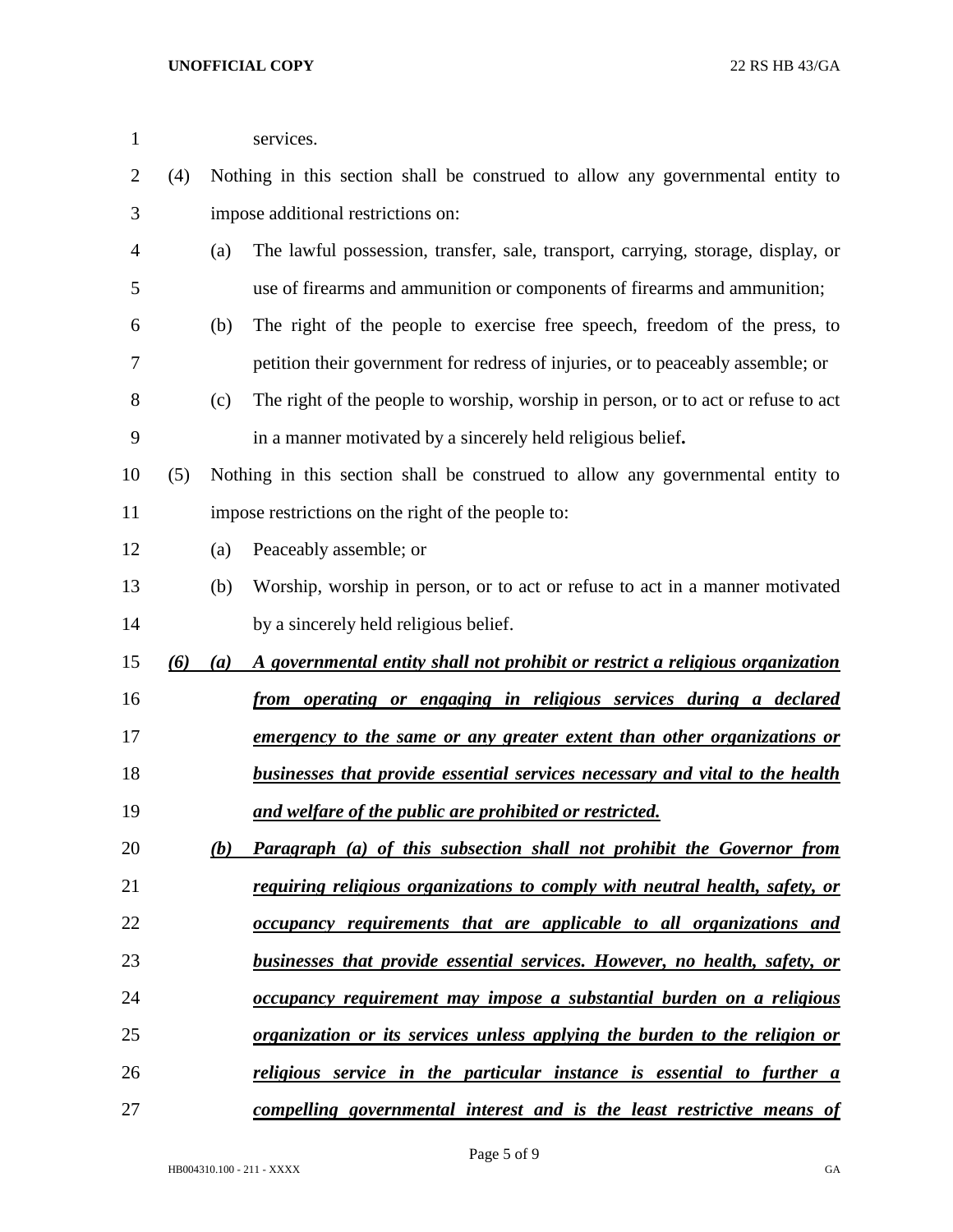| 1              | furthering that compelling governmental interest.                                     |
|----------------|---------------------------------------------------------------------------------------|
| $\overline{2}$ | A governmental entity shall not take any discriminatory action against a<br>(c)       |
| 3              | <i>religious organization.</i>                                                        |
| 4              | As used in this section:<br>(7)                                                       |
| 5              | "Discriminatory action" includes any action taken by a governmental entity<br>(a)     |
| 6              | wholly or partially on the basis that such organization is religious, operates        |
| 7              | or seeks to operate during a state of emergency, or engages in the exercise           |
| 8              | of religion as protected under the First Amendment to the Constitution of             |
| 9              | the United States to:                                                                 |
| 10             | Adversely alter in any way the tax treatment of, cause any tax, penalty,<br>1.        |
| 11             | <u>or payment to be assessed against, or deny, delay, or otherwise make</u>           |
| 12             | unavailable an exemption from taxation;                                               |
| 13             | Disallow, deny, or otherwise make unavailable a deduction for state<br>2.             |
| 14             | tax purposes of any charitable contribution made to or by a religious                 |
| 15             | <i>organization;</i>                                                                  |
| 16             | 3.<br><b>Impose, levy, or assess a monetary fine, fee, civil or criminal penalty,</b> |
| 17             | <u>damages award, or injunction; or</u>                                               |
| 18             | Withhold, reduce, exclude, terminate, adversely alter the terms or<br>4.              |
| 19             | conditions of, or otherwise make unavailable or deny any:                             |
| 20             | State grant, contract, subcontract, cooperative agreement,<br>а.                      |
| 21             | guarantee, loan, scholarship, or other similar benefit from or to                     |
| 22             | <i>a religious organization;</i>                                                      |
| 23             | Entitlement or benefit under a state benefit program from or to a<br>$\bm{b}$ .       |
| 24             | <i>religious organization; or</i>                                                     |
| 25             | <i>License, certification, accreditation, recognition, or other similar</i><br>c.     |
| 26             | <i>benefit, position, or status from or to any religious organization;</i>            |
| 27             | "Governmental entity" means:<br>(b)                                                   |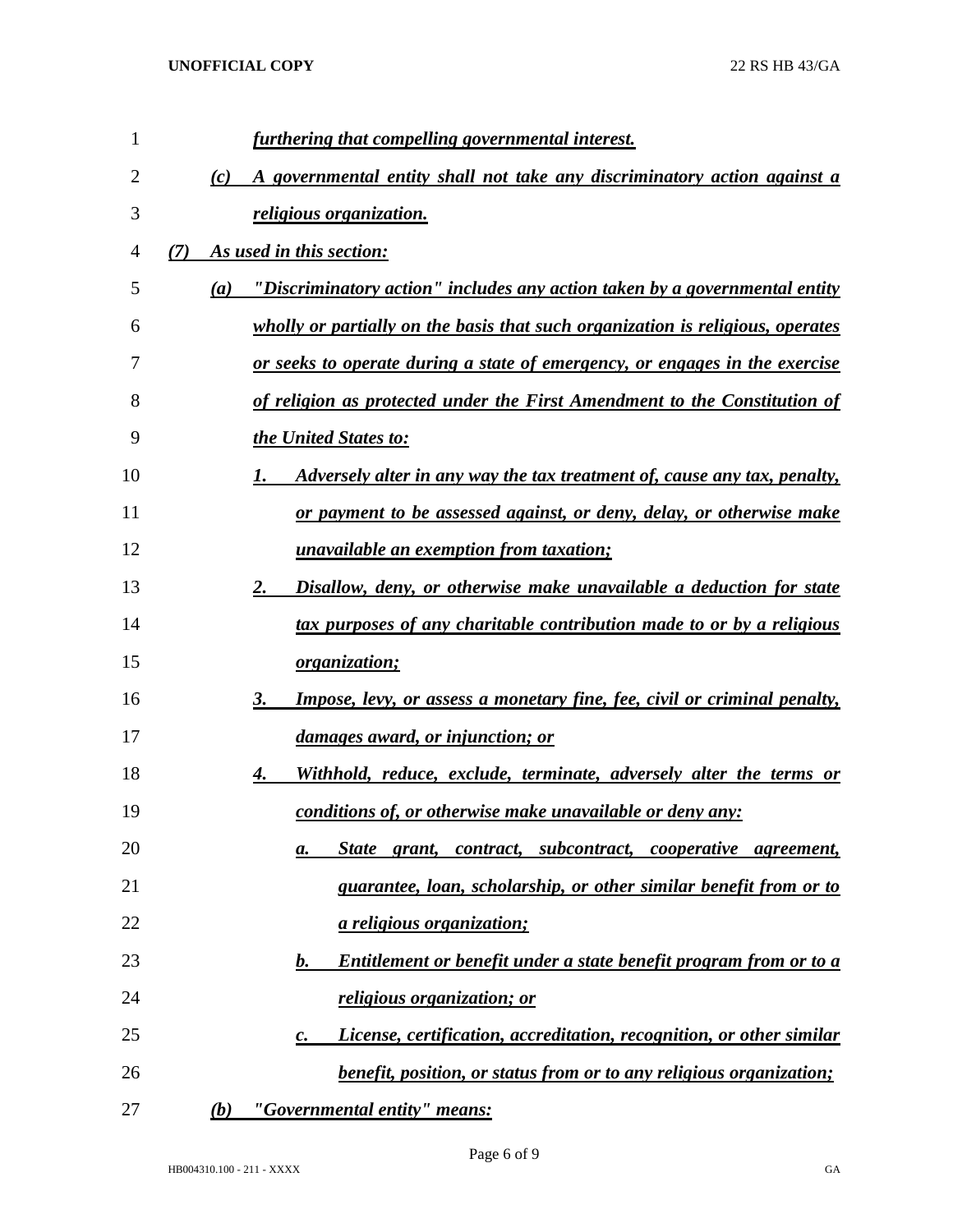| 1              | <b>The Commonwealth or any of its political subdivisions;</b><br>1.                                 |
|----------------|-----------------------------------------------------------------------------------------------------|
| $\overline{2}$ | 2.<br>Any agency of the state described in KRS 12.020;                                              |
| 3              | 3.<br>Any person acting under color of state law; and                                               |
| 4              | Any private person suing under or attempting to enforce a law, rule,<br>4.                          |
| 5              | or administrative regulation adopted by the state or any of its political                           |
| 6              | subdivisions;                                                                                       |
| 7              | "Religious organization" means:<br>(c)                                                              |
| 8              | A house of worship, including churches, synagogues, shrines,                                        |
| 9              | mosques, and temples;                                                                               |
| 10             | 2.<br>A religious group, corporation, association, educational institution,                         |
| 11             | ministry, order, society, or similar entity, regardless of whether it is                            |
| 12             | integrated or affiliated with a church or other house of worship; or                                |
| 13             | 3.<br>Any officer, owner, employee, manager, religious leader, clergy, or                           |
| 14             | minister of an entity or organization described in this paragraph; and                              |
| 15             | "Religious services" means a meeting, gathering, or assembly of two (2) or<br>(d)                   |
| 16             | more persons organized by a religious organization for the purpose of                               |
| 17             | worship, teaching, training, providing educational services, conducting                             |
| 18             | religious rituals, or other activities that are deemed necessary by the                             |
| 19             | religious organization for the exercise of religion.                                                |
| 20             | A religious organization may assert a violation of subsection $(4)(c)$ , $(5)(b)$ , or $(6)$<br>(8) |
| 21             | of this section as a claim against a governmental entity in any judicial or                         |
| 22             | administrative proceeding or as a defense in any judicial or administrative                         |
| 23             | proceeding without regard to whether the proceeding is brought by or in the                         |
| 24             | name of the governmental entity, any private person, or any other party.                            |
| 25             | Sovereign, governmental, and qualified immunity are waived to the extent of                         |
| 26             | liability created under this section. An action asserting a violation of this section               |
| 27             | may be commenced, and relief may be granted, without regard to whether the                          |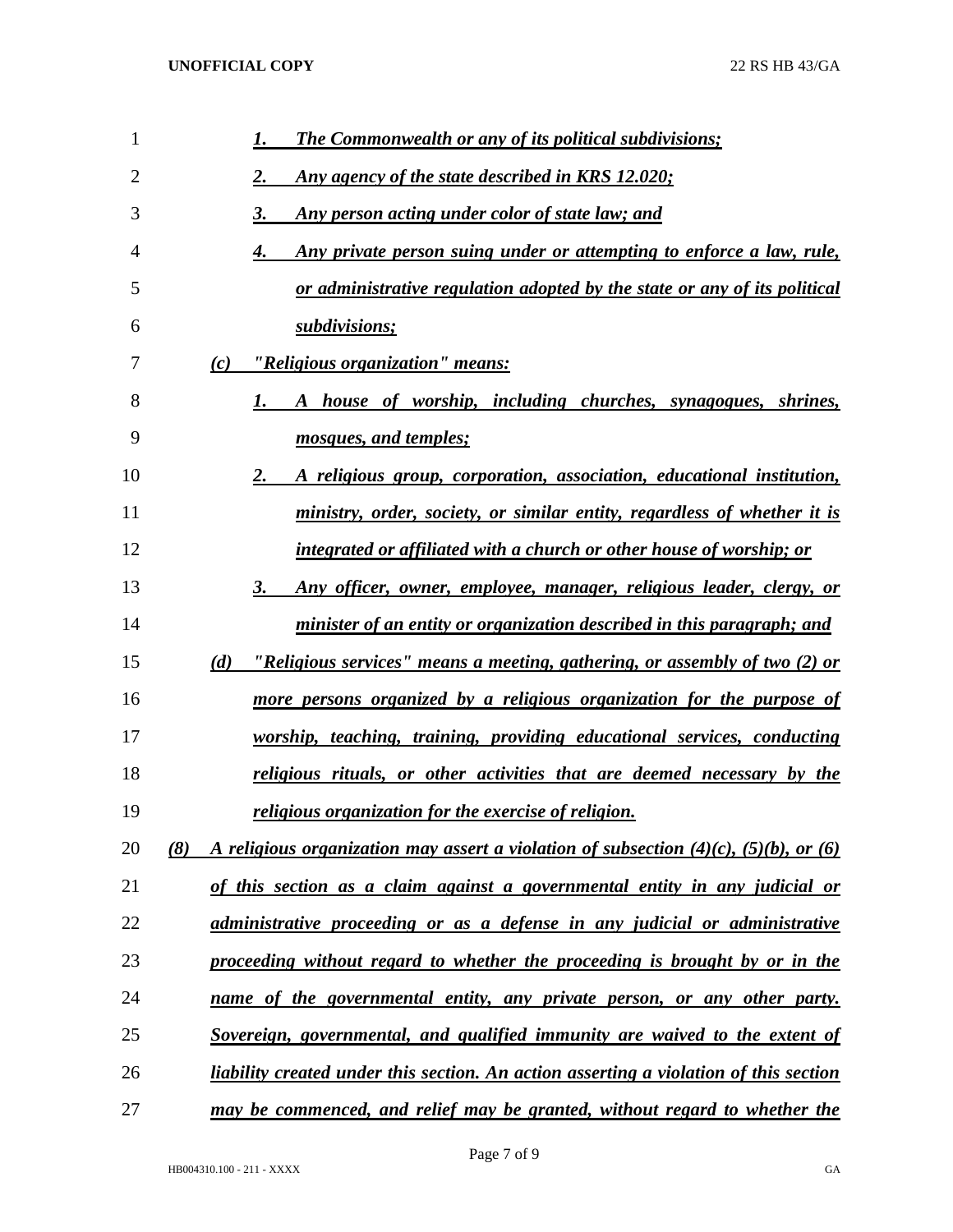## **UNOFFICIAL COPY** 22 RS HB 43/GA

| 1  |      | religious organization commencing the action has sought or exhausted                 |
|----|------|--------------------------------------------------------------------------------------|
| 2  |      | administrative remedies.                                                             |
| 3  | (9)  | Remedies available to a religious organization under this section against a          |
| 4  |      | governmental entity include:                                                         |
| 5  |      | <b>Declaratory relief;</b><br>(a)                                                    |
| 6  |      | Injunctive relief to prevent or remedy a violation of this section or the<br>(b)     |
| 7  |      | <i>effects of such violation;</i>                                                    |
| 8  |      | <b>Compensatory damages for pecuniary and nonpecuniary losses;</b><br>(c)            |
| 9  |      | Reasonable attorneys' fees and costs; and<br>(d)                                     |
| 10 |      | Any other appropriate relief.<br>(e)                                                 |
| 11 | (10) | Remedies available to a religious organization under this section against a person   |
| 12 |      | not acting under color of state law shall be limited to declaratory and injunctive   |
| 13 |      | <u>relief.</u>                                                                       |
| 14 |      | (11) This section:                                                                   |
| 15 |      | Shall be construed in favor of a broad protection of free exercise of<br>(a)         |
| 16 |      | religion;                                                                            |
| 17 |      | Shall be in addition to the protections provided under state and federal laws<br>(b) |
| 18 |      | and constitutions. Nothing in this section shall be construed to:                    |
| 19 |      | Preempt or repeal any state law or local ordinance that is equally or<br>1.          |
| 20 |      | more protective of free exercise of religion; or                                     |
| 21 |      | Narrow the meaning or application of any state law or local ordinance<br>2.          |
| 22 |      | protecting free exercise of religion; and                                            |
| 23 |      | Applies to, and in cases of conflict, supersedes:<br>(c)                             |
| 24 |      | Each statute of the Commonwealth that infringes upon the free<br>1.                  |
| 25 |      | exercise of religion protected by this section, unless a conflicting                 |
| 26 |      | statute is expressly made exempt from the application of this section;               |
| 27 |      | and                                                                                  |